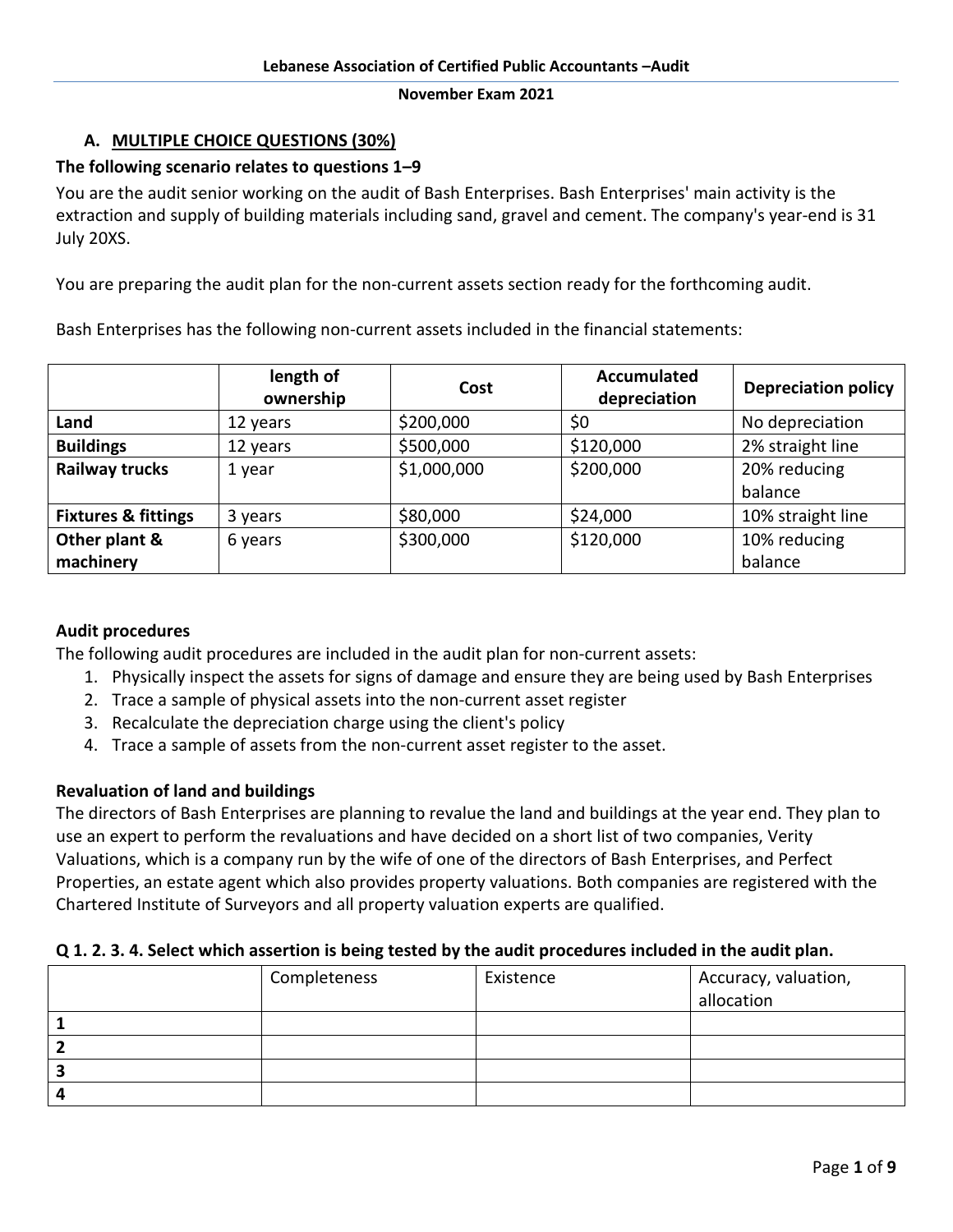# **Q 5. Which of the following procedures provides the most reliable evidence when verifying rights and obligations of the railway trucks?**

- A. Enquire of management whether Bash Enterprises is the legal owner of the trucks
- B. Inspect the purchase invoice or registration document of the trucks
- C. Contact the supplier and ask for external confirmation that Bash purchased the trucks
- D. Physically inspect the trucks to ensure they are being used by Bash Enterprises

# **Q 6. Based on the information provided, which of the following categories of asset appears to be overstated?**

- A. Land
- B. Buildings
- C. Fixtures and fittings
- D. Other plant and machinery

## **Q 7. Which of the following statements is/are true in respect of the revaluation of land and buildings?**

- 1. Bash Enterprises do not need to use a firm of chartered surveyors to perform the revaluation.
- 2. The financial statements must disclose details of the revaluation and details of who performed the revaluation.
- 3. The audit firm would not be able to rely on the work of Verity Valuations.
- A. 2 only
- B. 1 and 3 only
- C. 1 and 2 only
- D. 1, 2 and 3

# **Q 8. 9. Which TWO of the following financial statement assertions will need to be tested when auditing the non-current assets of Bash Enterprises?**

- A. Occurrence
- B. Classification
- C. Cut-off
- D. Presentation

### **The following scenario relates to questions 10- 18**

You are the audit senior working on the audit of Green Co. The audit is nearing completion and you are performing the going concern review. The auditor's report is due to be signed next week.

Green Co grows crops on a large farm according to strict organic principles that prohibits the use of artificial pesticides and fertilizers. The farm has an organic certification which guarantees its products are to be organic. The certification has increased its sales of flour, potatoes and other products, as customers seek to eat more healthily.

Last year, a neighbouring farm, Black Co started growing genetically modified (GM) crops, the pollen from which blows over Green Co's fields on a regular basis. This is a threat to Green Co's organic status because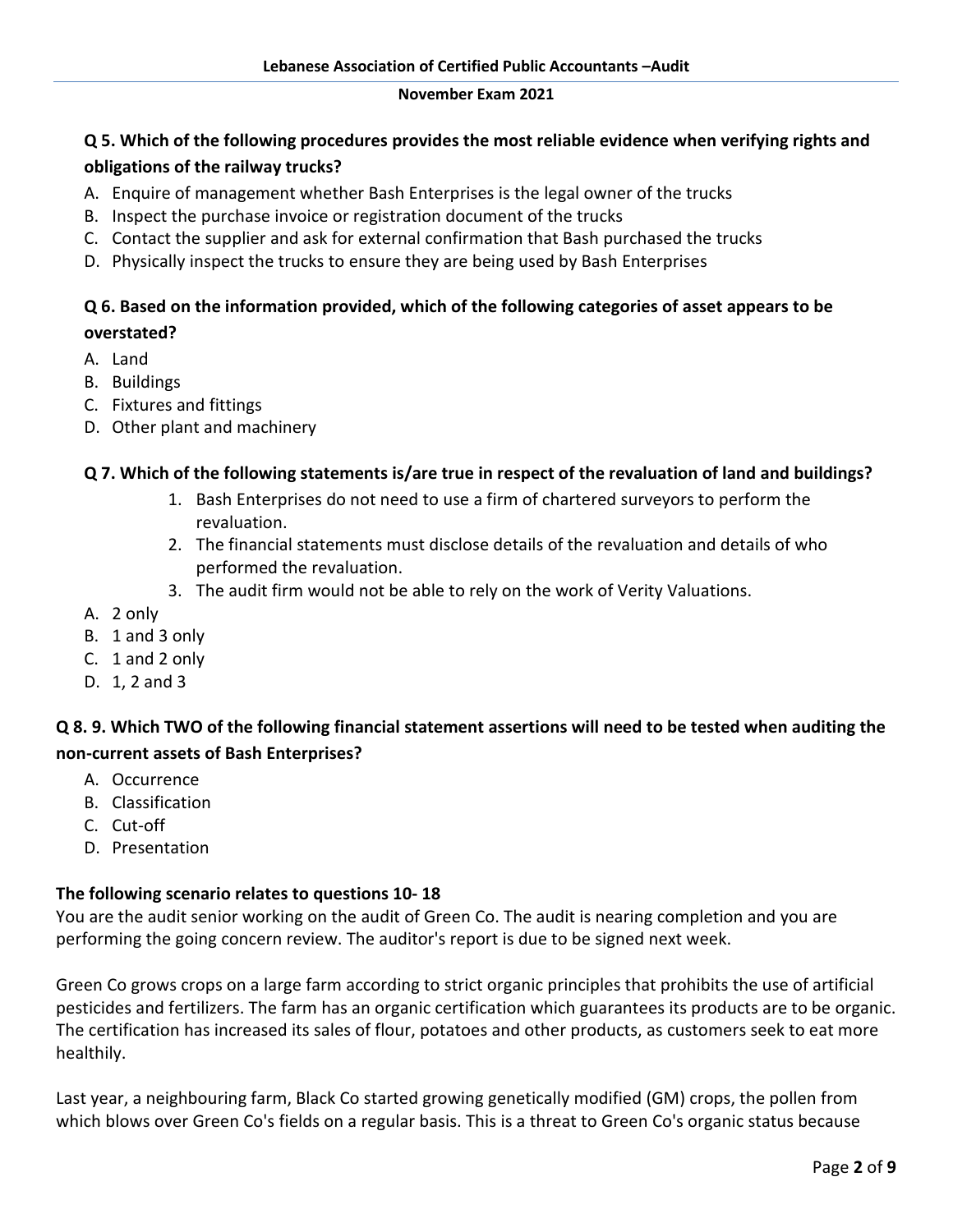organic crops must not be contaminated with GM material. Green Co is considering court action against Black Co for loss of income and to stop Black Co growing GM crops.

The statement of profit or loss of Green Co shows a significant reduction in revenue and profit for the year. The statement of financial position shows an overdraft balance of \$0.2 million.

### **Q 10. Which of the following indicates a company is not a going concern?**

- A. The company is profitable but the directors have decided to cease trading
- B. The company is able to pay its liabilities when they fall due
- C. The company has no intention of ceasing trading
- D. The company is not in financial difficulties

# **Q 11. 12. 13. 14. Select whether the following are responsibilities of the directors or auditors in relation to going concern.**

|                                       | <b>Auditors</b> | <b>Directors</b> |
|---------------------------------------|-----------------|------------------|
| <b>Considers implications for the</b> |                 |                  |
| auditor's report                      |                 |                  |
| Prepares forecasts to assess the      |                 |                  |
| going concern status                  |                 |                  |
| Selects the basis of preparation      |                 |                  |
| for the financial statements          |                 |                  |
|                                       |                 |                  |
| Evaluates the appropriateness of      |                 |                  |
| the basis of preparation              |                 |                  |

## **Q 15. Which of the following audit procedures would provide the auditor with evidence regarding the going concern uncertainties faced by Green Co?**

- 1. Review the cash flow forecasts to assess whether Green Co will have sufficient cash to pay their liabilities when they fall due.
- 2. Assess the reasonableness of the forecast for example whether cash inflows have been reduced to reflect the loss of income.
- 3. Review correspondence from Green Co's lawyer regarding the expected outcome of the legal action.
- 4. Contact Black Co for their comment on the contamination issue.
- A. 1, 2 and 3 only
- B. 2,3and4only
- C. 1 and 4 only
- D. 1,2,3and4

# **Q 16. The auditor of Green Co believes there is a material uncertainty relating to going concern. How should**

### **Green Co reflect this in the financial statements?**

- A. The financial statements should be prepared on an alternative basis
- B. Disclosure of the uncertainties should be included in the financial statements
- C. Unless the company is closing down there is no impact to the financial statements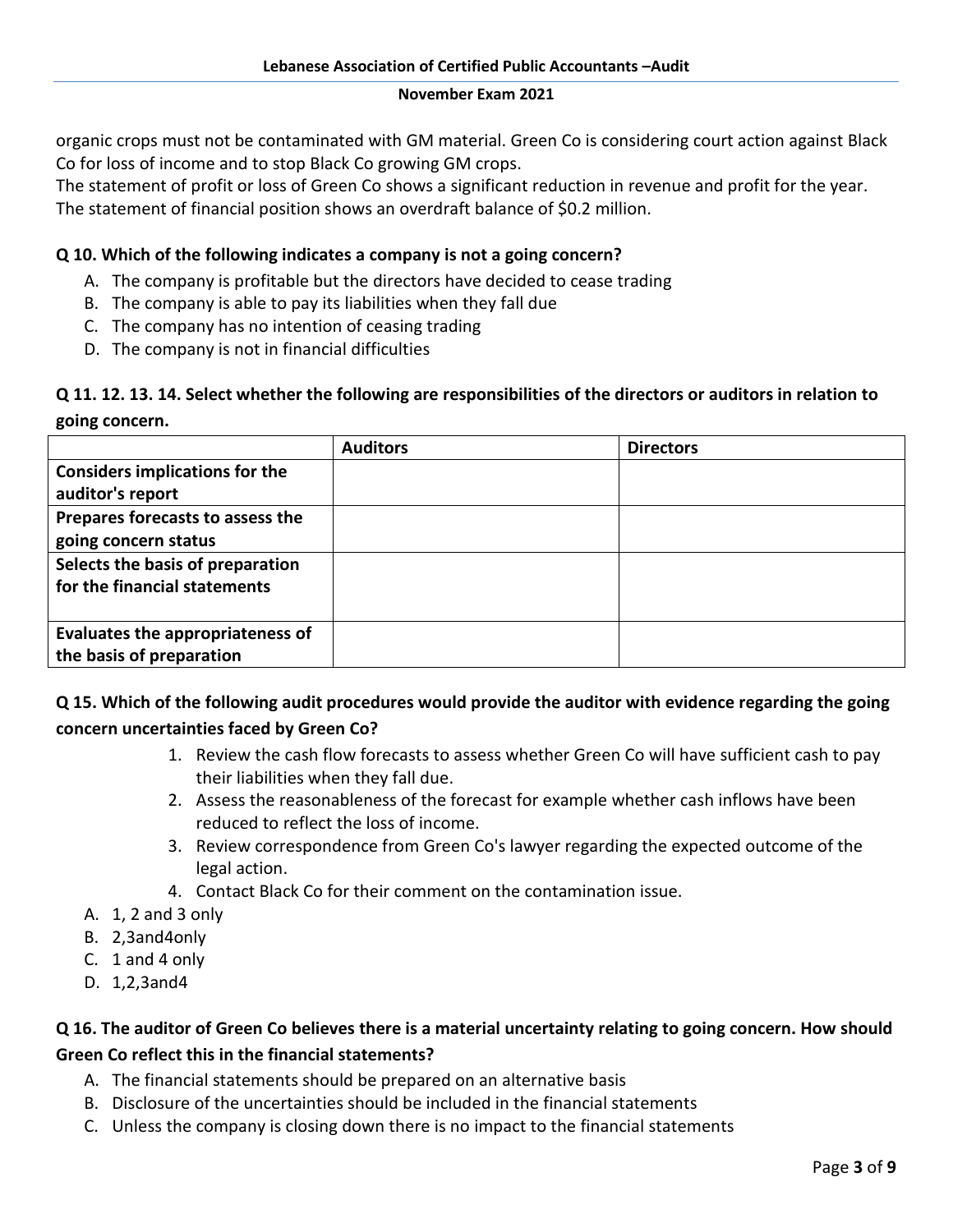D. The financial statements should include the cash flow forecast showing the expected impact of the uncertainties

# **Q 17. 18. The auditor agrees with the client's treatment of the going concern uncertainties. Which TWO of the following best describe the impacts to the auditor's report?**

- A. The auditor's report should contain an Other Matter paragraph
- B. The audit opinion should be adverse
- C. The auditor's report should contain a section called Material Uncertainty Relating to Going Concern
- D. The auditor's report should contain an Emphasis of Matter paragraph
- E. The audit opinion should be unmodified

## **The following scenario relates to questions 19 - 27**

Your firm has been contacted by the managing director of Hendricks Co to discuss the possibility of performing an audit of their financial statements. Hendricks Co does not meet the criteria for requiring an audit but forecasts suggest that it will meet the audit threshold within the next two to three years. The managing director has asked you to explain the benefits of having an audit earlier than required. The managing director would also like you to explain what a review of the financial statements would involve as this is being considered as an alternative to having an audit.

If Hendricks Co decides to appoint your firm as auditor you have been requested to appoint Helen Gordon as audit manager as she is the wife of the finance director. Hendricks Co is also interested in using your firm to prepare the financial statements as they believe this would reduce the amount of audit work required due to there being a lower risk of error. They would expect the audit fee to reflect this.

**Q 19. 20. Select the level of assurance given and type of conclusion expressed by a review of the financial statements.**

| Level of assurance | <b>Conclusion</b> |
|--------------------|-------------------|
| Moderate           | Positive          |
| Reasonable         | <b>Negative</b>   |

## **Q 21. 22. 23. Which of THREE of the following audit procedures will be performed during a review of the financial statements?**

- A. Enquiries of management and client staff
- B. Analytical procedures
- C. Tests of controls
- D. Obtain written representations from management
- E. Obtain external confirmations from receivables

### **Q 24. Which of the following is NOT a benefit of Hendricks Co having an audit?**

- A. The financial statements will be independently scrutinized increasing the reliability of the information
- B. The accuracy of the financial statements will be confirmed
- C. Fraud may be detected
- D. Internal control deficiencies may be highlighted and reported to management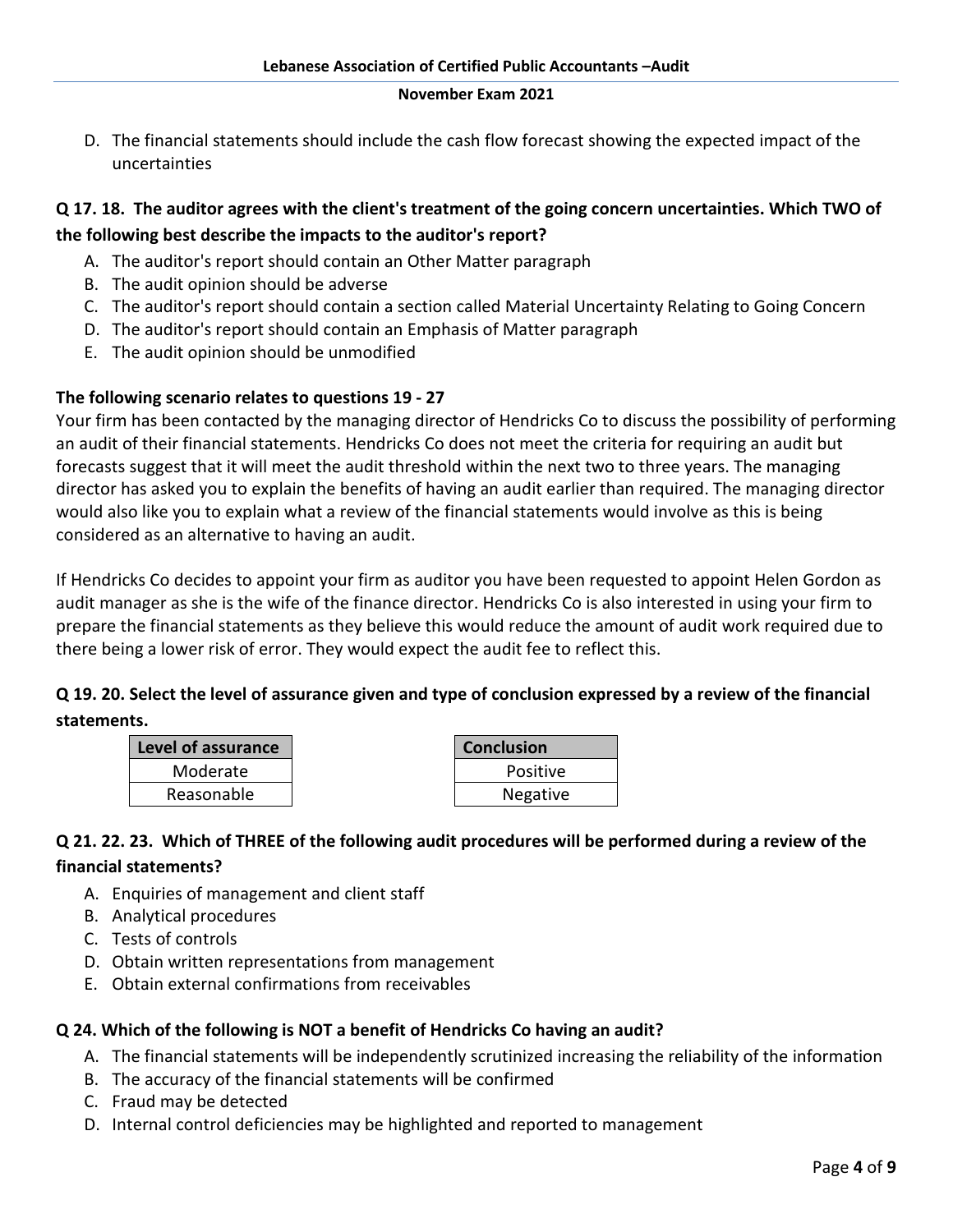# **Q 25. 26. Which TWO of the following threats to objectivity would be created if Helen Gordon is appointed as audit manager for the audit of Hendricks Co?**

- A. Familiarity
- B. Self-review
- C. Self-interest
- D. Advocacy
- E. Intimidation

# **Q 27. Which of the following statements is true in respect of the preparation of the financial statements of Hendricks Co?**

- A. Financial statements should not be prepared by the accountancy firm
- B. The audit fee will be lower if the firm prepares the financial statements and audits them
- C. The same person who prepared the financial statements should be assigned to the audit team to reduce the time needed to perform the audit
- D. The auditor should take care not to assume management responsibilities such as deciding on the company's accounting policies

# **Q 28. Which of the following audit procedures may be performed remotely under International Standards**

- **on auditing standards?** 
	- A. Fraud inquiry.
	- B. Internal control walk-throughs.
	- C. Inventory observation.
	- D. All of the above.

**Q 29. The COVID-19 pandemic has caused the financial position of many organizations to deteriorate. When substantial doubt about an entity's ability to continue as a going concern for a reasonable period of time exists, which of the following is true?** 

- A. Disclosure in the financial statements is required regardless of whether substantial doubt is alleviated by management's plans.
- B. If the auditor concludes substantial doubt is alleviated by management's plans, an emphasis-of-matter paragraph is required.
- C. If the auditor concludes the going concern basis of accounting is appropriate but substantial doubt remains, an adverse opinion should be issued.
- D. If the auditor concludes the going concern basis of accounting is not appropriate, a disclaimer of opinion should be issued

## **Q 30. Auditors are required to include an emphasis-of-matter (EOM) paragraph in their audit opinion when:**

- A. Subsequent event disclosures relative to the COVID-19 pandemic will be included in the financial statement footnotes.
- B. The client's fiscal year end falls after the World Health Organization announced a global health emergency (on Jan. 30, 2020).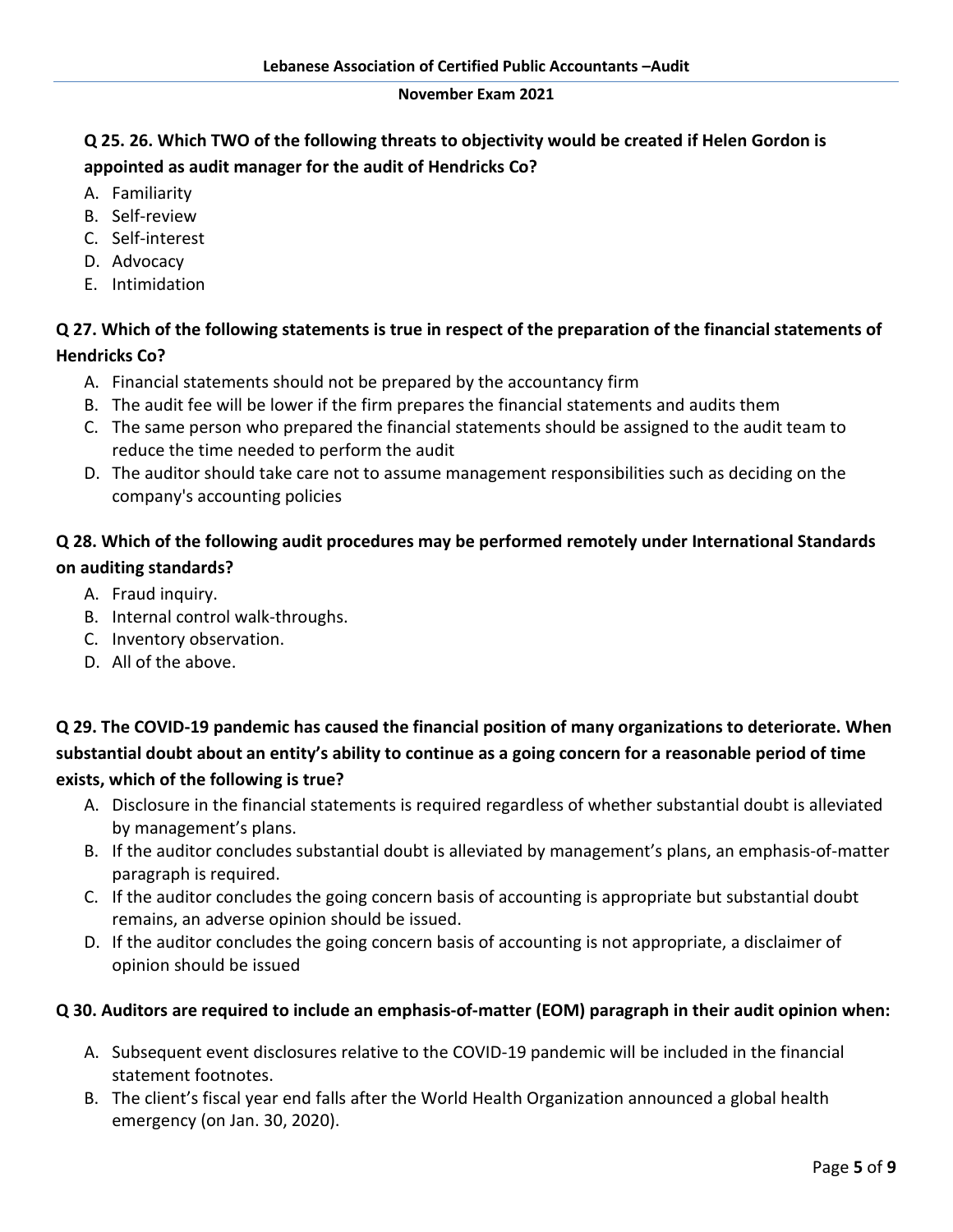- C. The auditor is unable to obtain sufficient appropriate audit evidence due to a scope limitation, and the possible effects on the financial statements of undetected misstatements are material but not pervasive.
- D. None of the above.

# **Q 31. You are auditing the financial statements of a company for the year ended 31 December 2019, which of the following is true with respect to subsequent events?**

- A. Decreases in investment valuations resulting from COVID-19 are likely to require recognition in financial statements.
- B. Bad debts resulting from COVID-19 are likely to require recognition in the financial statements.
- C. Subsequent events relative to COVID-19 may require disclosure but are unlikely to be recognized in the financial statements.
- D. Inventory spoilage and obsolescence resulting from COVID-19 are likely to require recognition in the financial statements.

# **Q 32. Management should disclose risks and uncertainties that could significantly affect (1) amounts reported in the financial statements in the near term, or (2) the near-term functioning of the entity. Risks and uncertainties that require disclosure can stem from:**

- A. Activities in which the entity has not yet engaged.
- B. Concentrations in a market or geographic area.
- C. Use of market prices to value marketable securities.
- D. Significant estimates that are expected to remain consistent near term.

## **Exercise # 1 (30%)**

Lily Window Glass Co (Lily) is a glass manufacturer, which operates from a large production facility, where it undertakes continuous production 24 hours a day, seven days a week. Also on this site are two warehouses, where the company's raw materials and finished goods are stored. Lily's year-end is 31 December.

Lily is finalizing the arrangements for the year-end inventory count, which is to be undertaken on 31 December 20X2. The finished windows are stored within 20 aisles of the first warehouse. The second warehouse is for large piles of raw materials, such as sand, used in the manufacture of glass. The following arrangements have been made for the inventory count:

The warehouse manager will supervise the count as he is most familiar with the inventory. There will be ten teams of counters and each team will contain two members of staff, one from the finance and one from the manufacturing department. None of the warehouse staff, other than the manager, will be involved in the count.

Each team will count an aisle of finished goods by counting up and then down each aisle. As this process is systematic, it is not felt that the team will need to flag areas once counted.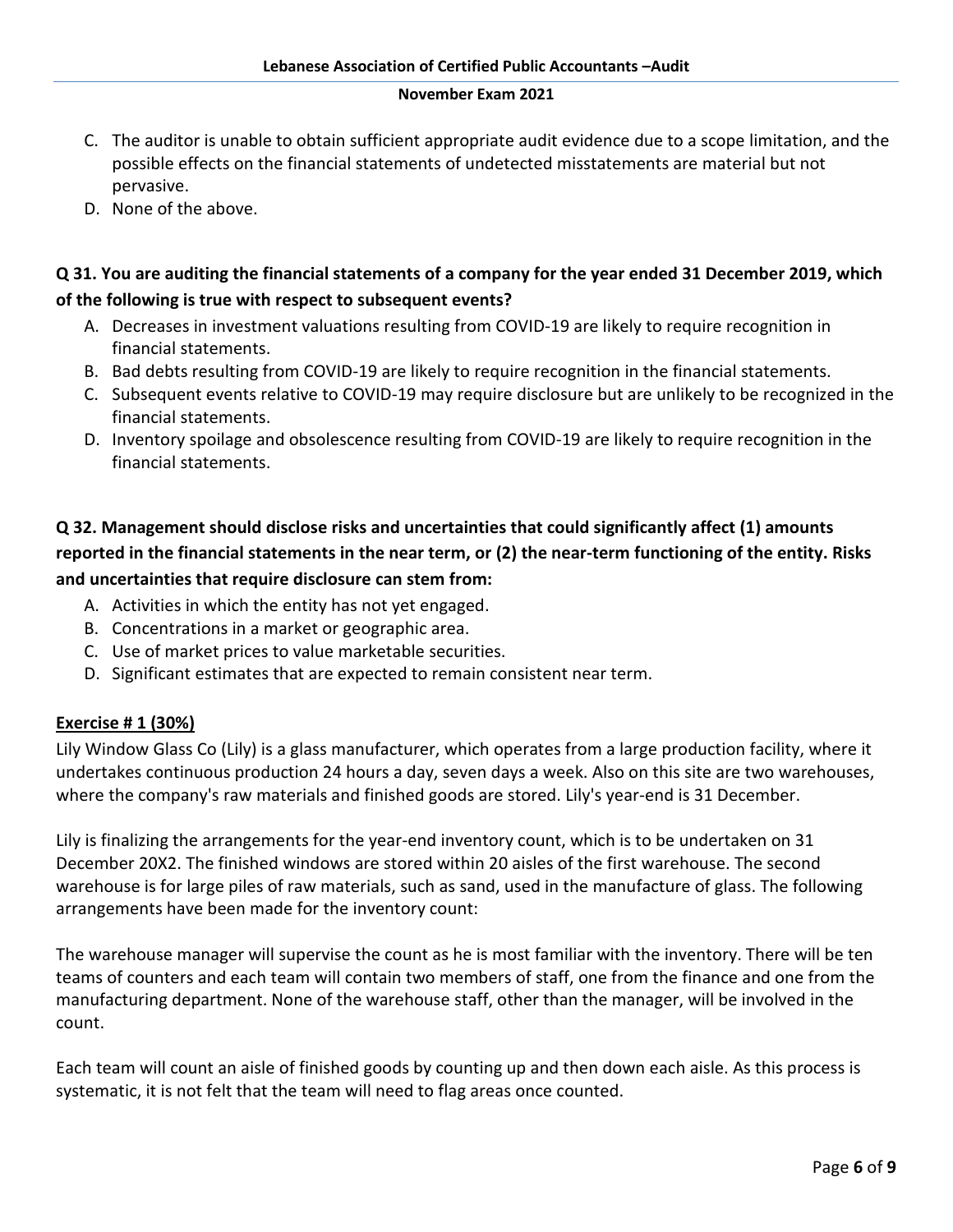Once the team has finished counting an aisle, they will hand in their sheets and be given a set for another aisle of the warehouse. In addition to the above, to assist with the inventory counting, there will be two teams of counters from the internal audit department and they will perform inventory counts.

The count sheets are sequentially numbered, and the product codes and descriptions are printed on them but no quantities. If the counters identify any inventory which is not on their sheets, then they are to enter the item on a separate sheet, which is not numbered.

Once all counting is complete, the sequence of the sheets is checked and any additional sheets are also handed in at this stage. All sheets are completed in ink.

Any damaged goods identified by the counters will be too heavy to move to a central location, hence they are to be left where they are but the counter is to make a note on the inventory sheets detailing the level of damage.

As Lily undertakes continuous production, there will continue to be movements of raw materials and finished goods in and out of the warehouse during the count. These will be kept to a minimum where possible.

The level of work-in-progress in the manufacturing plant is to be assessed by the warehouse manager. It is likely that this will be an immaterial balance. In addition, the raw materials quantities are to be approximated by measuring the height and width of the raw material piles. In the past this task has been undertaken by a specialist; however, the warehouse manager feels confident that he can perform this task.

### **Required:**

### **(a) For the inventory count arrangements of Lily Window Glass Co:**

### **(i) Identify and explain SIX deficiencies; and**

## **(ii) Provide a recommendation to address each deficiency.**

**Note:** Prepare your answer using two columns headed Deficiency and Recommendation respectively.

You are the audit senior of Daffodil & Co and are responsible for the audit of inventory for Lily. You will be attending the year-end inventory count on 31 December 20X2.

In addition, your manager wishes to utilize computer-assisted audit techniques for the first time for controls and substantive testing in auditing Lily Window Glass Co's inventory.

### **Required:**

**(b) Describe the procedures to be undertaken by the auditor DURING the inventory count of Lily Window Glass Co in order to gain sufficient appropriate audit evidence.** 

**(c) For the audit of the inventory cycle and year-end inventory balance of Lily Window Glass Co:**

**(i) Describe FOUR audit procedures that could be carried out using computer assisted audit techniques (CAATS}**

**(ii) Explain the potential advantages of using CAATs, including data analytics.**

**(iii) Explain the potential disadvantages of using CAATs and data analytics.**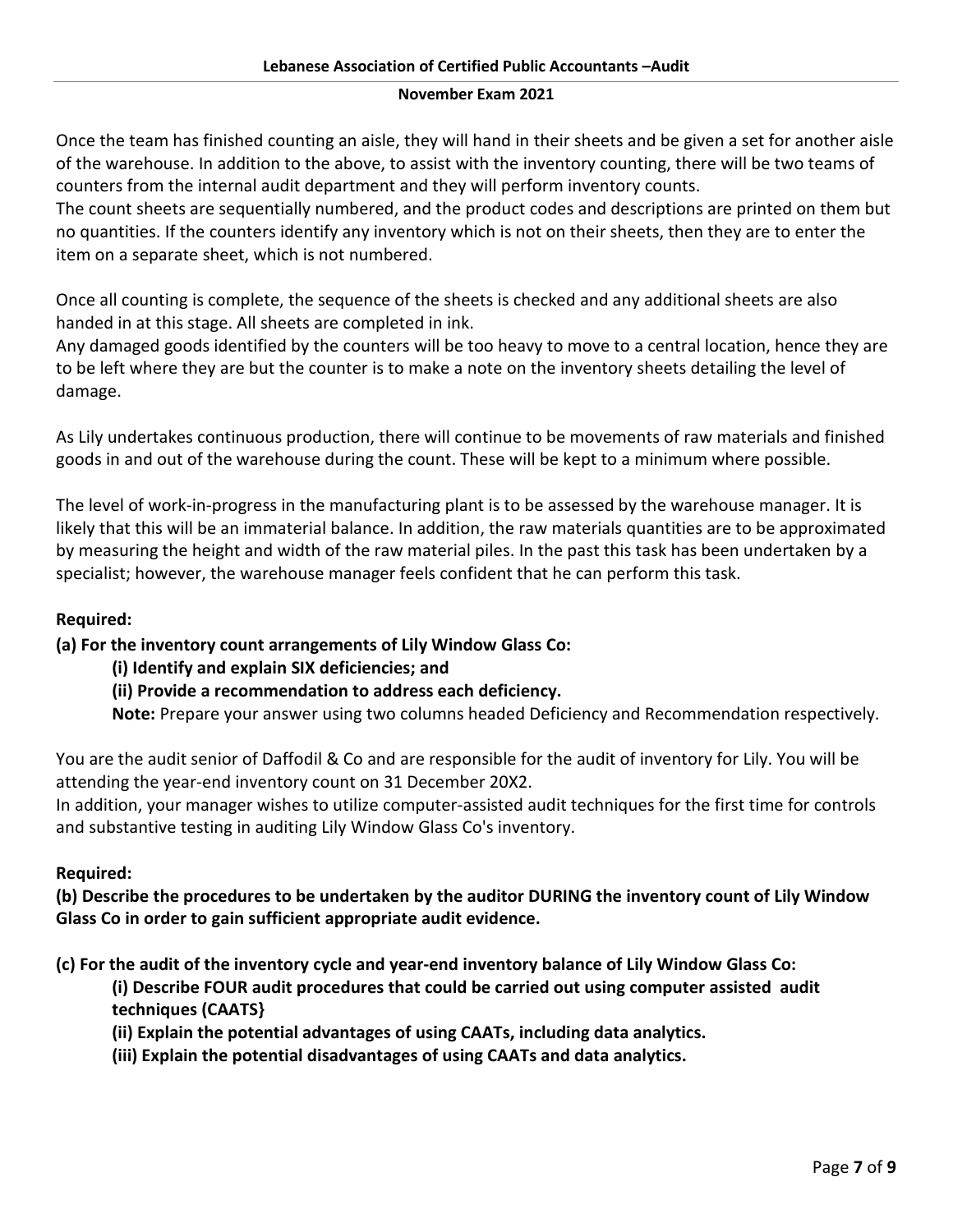### **Exercise # 2 (20%)**

In November 2017, the head office of XYZ was damaged by a fire. Many of the company's accounting records were destroyed before the audit for the year ended on December 31, 2017 took place. The company's financial accountant has prepared financial statements for the year ended 31 December 2017 on the basis of estimates and the information he has been able to recover. You have completed the audit of these financial statements but have not been able to obtain sufficient audit evidence in all areas.

### **Required:**

### **(a) Draft, for inclusion in the auditor's report, wording appropriate to XYZ.**

**Note:** You are not required to reproduce the auditor's report in full. Only the differences for an unmodified report were required.

- **(b) Explain and distinguish between the following forms of modified report.**
	- (i) Emphasis of matter;
	- (ii) qualified opinion;
	- (iii) disclaimer of opinion;
	- (iv) adverse opinion.

### **Exercise # 3 (20%)**

You are auditing the financial statements of XYZ SAL, a Lebanese listed company, for the year ended 31 December 2020. XYZ SAL's cash and cash equivalents consists of the following bank balances in one of the biggest Lebanese banks:

- Bank account 1: In US Dollars: 1,051,235 \$
- Bank account 2: In Lebanese Pounds: 523,475,000 LBP

The Company's operations are only in Lebanon that has been witnessing, since October 2019, severe events that have set off an interconnected fiscal, monetary and economic crisis and as well as deep recession that have reached unprecedented levels. Sovereign credit ratings have witnessed a series of downgrades by all major rating agencies and reached the level of default on March 2020.

The difficulty in accessing foreign currencies lead to the emergence of a parallel market to the peg whereby the price to access foreign currencies has been increasing constantly, deviating significantly from the peg of 1,507.50 USD/LBP. This has resulted in an uncontrolled rise in prices and the incessant de facto depreciation of the Lebanese Pound, impacting intensely the purchasing power of the Lebanese citizens, driving a currency crisis, high inflation and rise in the consumer price index.

Throughout this sequence of events, banks have imposed unofficial capital controls, restricted transfers of foreign currencies outside Lebanon, significantly reduced credit lines to companies and withdrawals of cash to private depositors, all of which added to the disruption the country's economic activity. Accordingly, XYZ SAL's access to the bank accounts has been restricted and the company can only use the balances to pay by